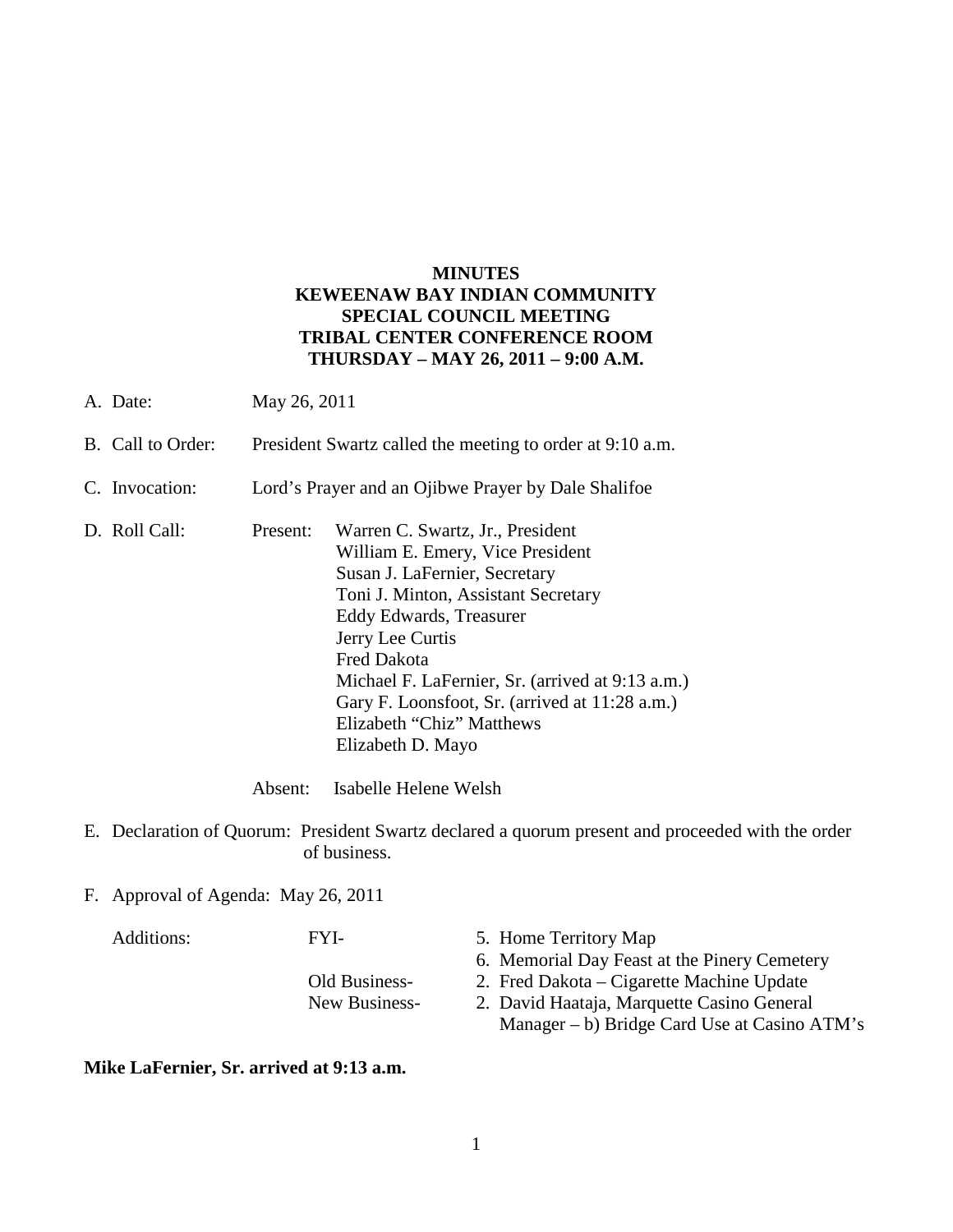|           |                 | 3. Jerry Lee Curtis $- b$ ) Charles Loonsfoot, Jr. |
|-----------|-----------------|----------------------------------------------------|
|           |                 | <b>Median Travel Donation Request</b>              |
|           |                 | 5. President Swartz – a) American Legion Post      |
|           |                 | #444 Request                                       |
|           |                 | b) Update on Tribal Member Donation Request        |
|           |                 | c) NCAI Donation Request of \$2500                 |
|           |                 | 6. Toni Minton – Community Tent Request            |
| Deletion: | Closed Session- | 3. Tyler Larson, Weed & Seed Coordinator           |
| Move:     | Closed Session- | 1. & 4. to New Business 7. & 8.                    |

# **MOTION MADE BY ELIZABETH D. MAYO TO APPROVE THE AGENDA WITH THE CHANGES. SUPPORTED BY SUSAN J. LAFERNIER. EIGHT IN FAVOR (William E. Emery, Susan J. LaFernier, Toni J. Minton, Eddy Edwards, Jerry Lee Curtis, Michael F. LaFernier, Sr., Elizabeth "Chiz" Matthews, Elizabeth D. Mayo), ONE OPPOSED (Fred Dakota), ABSTAINING - 0, TWO ABSENT (Gary F. Loonsfoot, Sr., Isabelle H. Welsh), MOTION CARRIED.**

Mike LaFernier, Sr. stated his opposition: He feels these additional items should have been added to the agenda beforehand.

G. For Your Information:

- 1. An Invite from the Red Cliff Tribal Council and the Buffalo Families on a Presentation of a Pipe for the Community on May  $28<sup>th</sup>$  at 11:00 a.m. (President Swartz will be attending)
- 2. Notice of Retirement from Philomena Ekdahl, Director of Ojibwa Seniors (Elderly Nutrition)
- 3. An Invite to the Marquette Regional History Center on June  $9<sup>th</sup>$  from 7:00-9:00 p.m. Donor Recognition Open House
- 4. Relocation of the U.S. Fish and Wildlife Service Office Migratory Bird Permit Office
- 5. Home Territory Map Proposed Addition 2011 from Fort Snelling to Bloomington, MN
- 6. Memorial Day Feast at the Pinery Cemetery after the Veteran's Service
- H. Approval of Meeting Minutes:
	- 1. October 18, 2010

**MOTION MADE BY FRED DAKOTA TO APPROVE THE OCTOBER 18, 2010 MEETING MINUTES. SUPPORTED BY TONI J. MINTON. EIGHT IN FAVOR (William E. Emery, Susan J. LaFernier, Toni J. Minton, Eddy Edwards, Fred Dakota, Michael F. LaFernier, Sr., Elizabeth "Chiz" Matthews, Elizabeth D. Mayo), OPPOSED - 0, ONE ABSTAINING (Jerry Lee Curtis), TWO ABSENT (Gary F. Loonsfoot, Sr., Isabelle H. Welsh), MOTION CARRIED.**

- I. Old Business:
	- 1. Bruce LaPointe, Projects Manager Baraga Village Water Intake MOA Authorization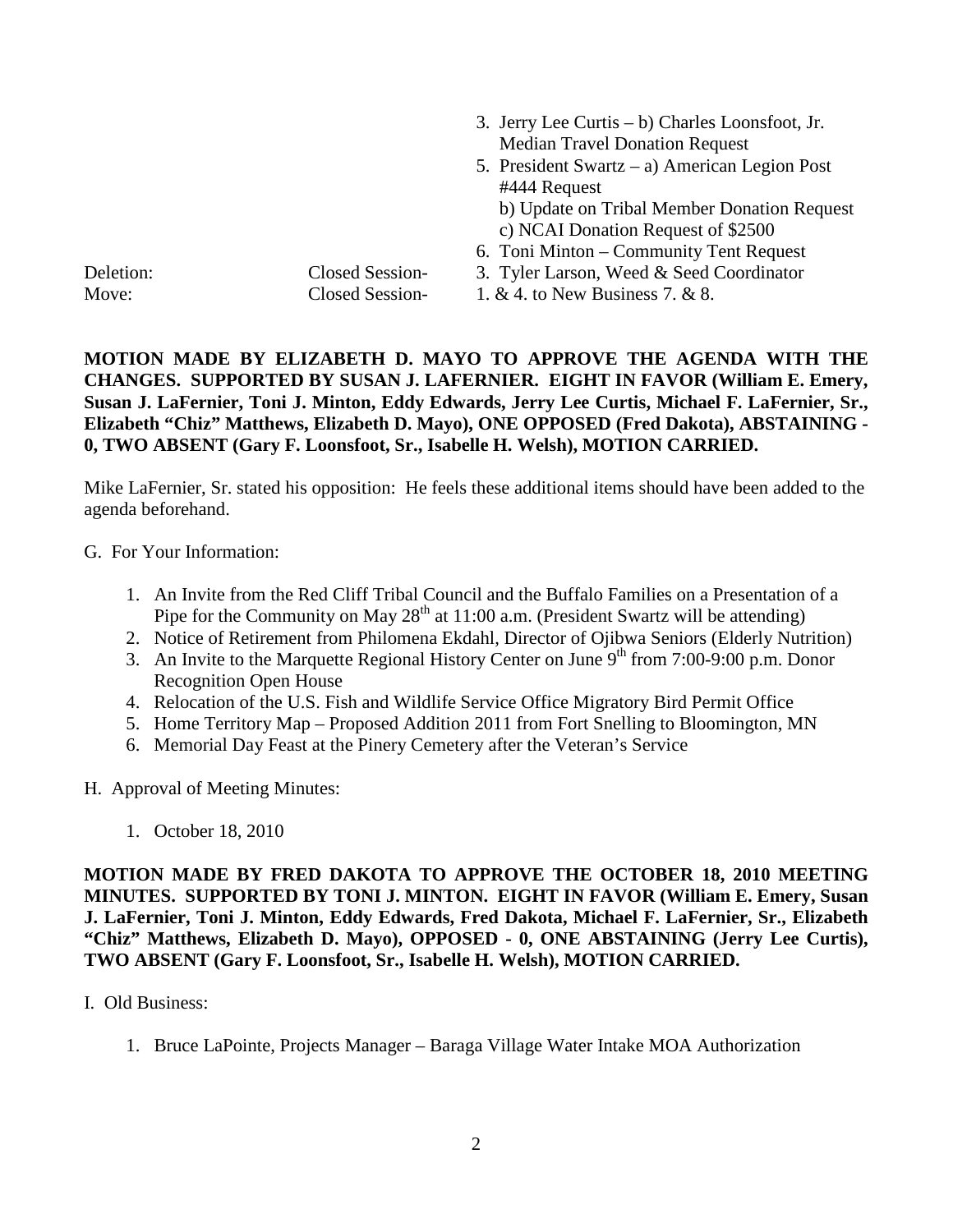**MOTION MADE BY WILLIAM E. EMERY TO APPROVE THE MOA FOR THE BARAGA VILLAGE WATER INTAKE PROJECT. SUPPORTED BY FRED DAKOTA. NINE IN FAVOR (William E. Emery, Susan J. LaFernier, Toni J. Minton, Eddy Edwards, Jerry Lee Curtis, Fred Dakota, Michael F. LaFernier, Sr., Elizabeth "Chiz" Matthews, Elizabeth D. Mayo), OPPOSED - 0, ABSTAINING - 0, TWO ABSENT (Gary F. Loonsfoot, Sr., Isabelle H. Welsh), MOTION CARRIED.**

- 2. Fred Dakota Cigarette Rolling Machine Update. He visited the shop with this machine in Escanaba. Anyone can purchase these machines and pay the tax to the State. He will continue to look into this venture.
- J. New Business:
	- 1. Jason Ayres, Realty Officer
		- a) Resolution KB-1830-2011 Cancels a residential lease for Daniel L. Koski, Cherie Koski, and Rhea L. Koski and grants separate residential leases for Daniel L. Koski, Cherie Koski, and Rhea L. Koski

**MOTION MADE BY ELIZABETH D. MAYO TO APPROVE RESOLUTION KB-1830-2011 DANIEL L. KOSKI, CHERIE KOSKI, AND RHEA L. KOSKI RESIDENTIAL LEASE MODIFICATION. SUPPORTED BY SUSAN J. LAFERNIER. NINE IN FAVOR (William E. Emery, Susan J. LaFernier, Toni J. Minton, Eddy Edwards, Jerry Lee Curtis, Fred Dakota, Michael F. LaFernier, Sr., Elizabeth "Chiz" Matthews, Elizabeth D. Mayo), OPPOSED - 0, ABSTAINING - 0, TWO ABSENT (Gary F. Loonsfoot, Sr., Isabelle H. Welsh), MOTION CARRIED.**

> b) Resolution KB-1831-2011 Cancels previous residential lease to Patricia L. Maki (deceased) and issues to Heather L. Maki Residential Lease

**MOTION MADE BY ELIZABETH D. MAYO TO APPROVE RESOLUTION KB-1831-2011 HEATHER L. MAKI RESIDENTIAL LEASE. SUPPORTED BY MICHAEL F. LAFERNIER, SR. NINE IN FAVOR (William E. Emery, Susan J. LaFernier, Toni J. Minton, Eddy Edwards, Jerry Lee Curtis, Fred Dakota, Michael F. LaFernier, Sr., Elizabeth "Chiz" Matthews, Elizabeth D. Mayo), OPPOSED - 0, ABSTAINING - 0, TWO ABSENT (Gary F. Loonsfoot, Sr., Isabelle H. Welsh), MOTION CARRIED.**

- K. Recognize Scheduled Delegation/Individuals:
	- 1. Charles Brumleve, Mining Specialist Yellow Dog Water Sampling PowerPoint Presentation/Budget Request

The Council consensus is to allow \$12,000.00 for quarterly mercury/other samples from the springs of the Yellow Dog Plains to be paid out of the Mining Budget.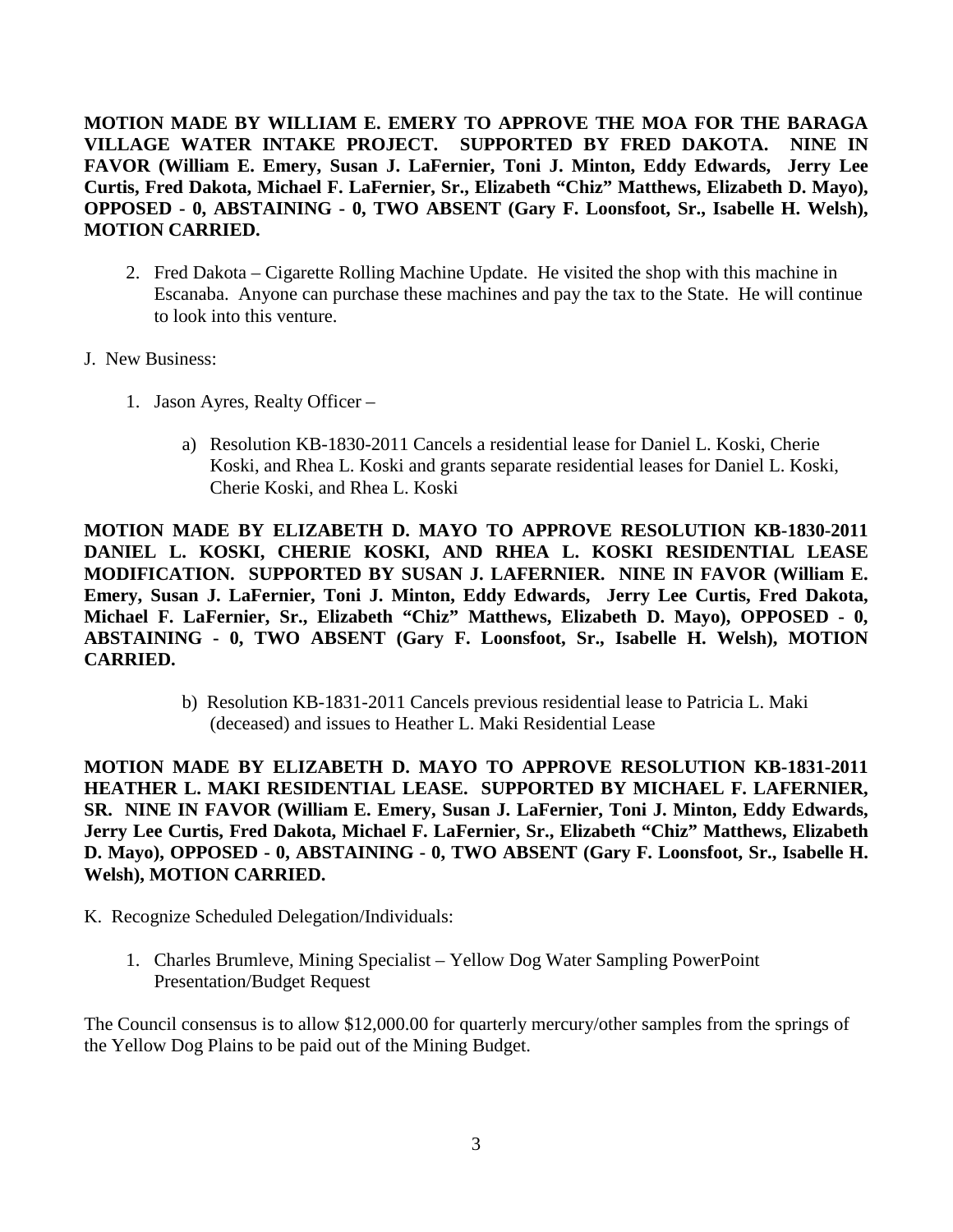- 2. David Haataja, Marquette Casino General Manager
	- a) Marquette Casino 16x32 Addition Bids (3) Casino Maintenance will lay the foundation

**MOTION MADE BY ELIZABETH D. MAYO TO APPROVE MGD CUSTOM BUILDERS, LLC FOR THE MARQUETTE CASINO ADDITION FOR A STORAGE ROOM IN THE AMOUNT OF \$14,450.00. SUPPORTED BY FRED DAKOTA. NINE IN FAVOR (William E. Emery, Susan J. LaFernier, Toni J. Minton, Eddy Edwards, Jerry Lee Curtis, Fred Dakota, Michael F. LaFernier, Sr., Elizabeth "Chiz" Matthews, Elizabeth D. Mayo), OPPOSED - 0, ABSTAINING - 0, TWO ABSENT (Gary F. Loonsfoot, Sr., Isabelle H. Welsh), MOTION CARRIED.**

(David Haataja was instructed to comply with the building codes and to contact Joe Brazeau)

b) (EBT) Bridge Card Use at Casino ATM's – The State of Michigan is requesting the Tribe's assistance on the improper use of Bridge Cards. They would like to prohibit the use of the cards at the casino ATM's to withdraw cash. This was requested from all the casinos in Michigan. The Council decided not to take action on the request.

## **Break: 10:44 – 10:55 a.m.**

- 3. Jerry Lee Curtis, New Day Director
	- a) CARF Re Surveys Renewal Fee \$5,800.00 The survey is to renew 3-year accreditation certification for New Day Treatment Center

**MOTION MADE BY FRED DAKOTA TO APPROVE THE CARF LICENSE RENEWAL FEE. SUPPORTED BY MICHAEL F. LAFERNIER, SR. NINE IN FAVOR (William E. Emery, Susan J. LaFernier, Toni J. Minton, Eddy Edwards, Jerry Lee Curtis, Fred Dakota, Michael F. LaFernier, Sr., Elizabeth "Chiz" Matthews, Elizabeth D. Mayo), OPPOSED - 0, ABSTAINING - 0, TWO ABSENT (Gary F. Loonsfoot, Sr., Isabelle H. Welsh), MOTION CARRIED.**

> b) Charles Loonsfoot, Jr. Medical Travel Donation Request – Abbott Northwestern Hospital, Minneapolis, MN

## MOTION MADE BY WILLIAM E. EMERY TO APPROVE \$2,000.00. SUPPORTED BY FRED DAKOTA.

The motion was withdrawn.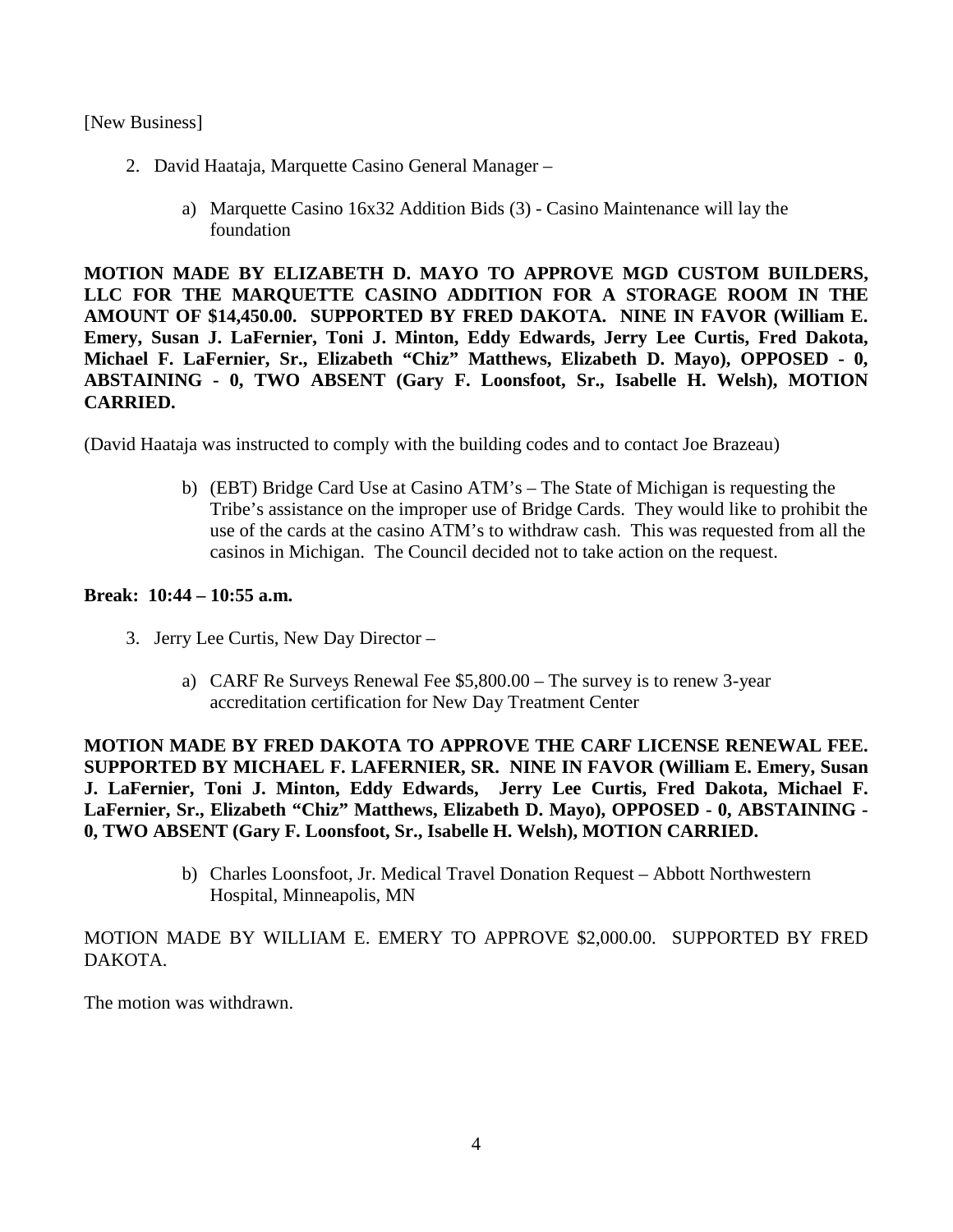**MOTION MADE BY EDDY EDWARDS TO APPROVE CHARLES LOONSFOOT, JR. UP TO \$2,400.00 FOR MEDICAL TRAVEL FROM THE COMMUNITY NEEDS ASSISTANCE PROGRAM. SUPPORTED BY WILLIAM E. EMERY. NINE IN FAVOR (William E. Emery, Susan J. LaFernier, Toni J. Minton, Eddy Edwards, Jerry Lee Curtis, Fred Dakota, Michael F. LaFernier, Sr., Elizabeth "Chiz" Matthews, Elizabeth D. Mayo), OPPOSED - 0, ABSTAINING - 0, TWO ABSENT (Gary F. Loonsfoot, Sr., Isabelle H. Welsh), MOTION CARRIED.**

Jerry Lee Curtis stated that an engineer sent by Clayton Ekdahl/Bruce LaPointe produced drawings for the New Day sweat lodge/longhouse and he questioned why. It has been one year since they started.

President Swartz asked Council if there is a consensus for New Day to build a longhouse for traditional and cultural purposes.

Elizabeth Mayo suggested asking Bruce why they need drawings. (Building code is the issue).

The consensus is to go forward with building the sweat lodge/longhouse and President Swartz will instruct Bruce to get it done.

- 4. John Baker, Attorney (not present)
	- a) Business License Renewal Application for John E. Varline, Jr. JJ's Pawn Shop
	- b) Fireworks Permit Renewal Application for 3 months James Welsh Jim's Fireworks

**MOTION MADE BY EDDY EDWARDS TO APPROVE THE BUSINESS LICENSE RENEWALS FOR JJ'S PAWN SHOP AND JIM'S FIREWORKS. SUPPORTED BY FRED DAKOTA. NINE IN FAVOR (William E. Emery, Susan J. LaFernier, Toni J. Minton, Eddy Edwards, Jerry Lee Curtis, Fred Dakota, Michael F. LaFernier, Sr., Elizabeth "Chiz" Matthews, Elizabeth D. Mayo), OPPOSED - 0, ABSTAINING - 0, TWO ABSENT (Gary F. Loonsfoot, Sr., Isabelle H. Welsh), MOTION CARRIED.**

- 5. President Swartz
	- a) American Legion Post #444 Request for the use of the Tribe's bus The Tribal President will approve the request and check on the insurance.
	- b) Update on Tribal Member Donation Request Patricia Herron requested \$1,500.00 for a trap under her bathtub and it was denied because she used all of her funds prior.
	- c) NCAI Mid-Year Conference Donation Request from Matthew Wesaw, Chairman Pokagon Band of Potawatomi Indians of \$2500 for welcoming and cultural events. The conference is in Milwaukee, WI June 13-16.

#### **Gary Loonsfoot, Sr. arrived at 11:28 a.m.**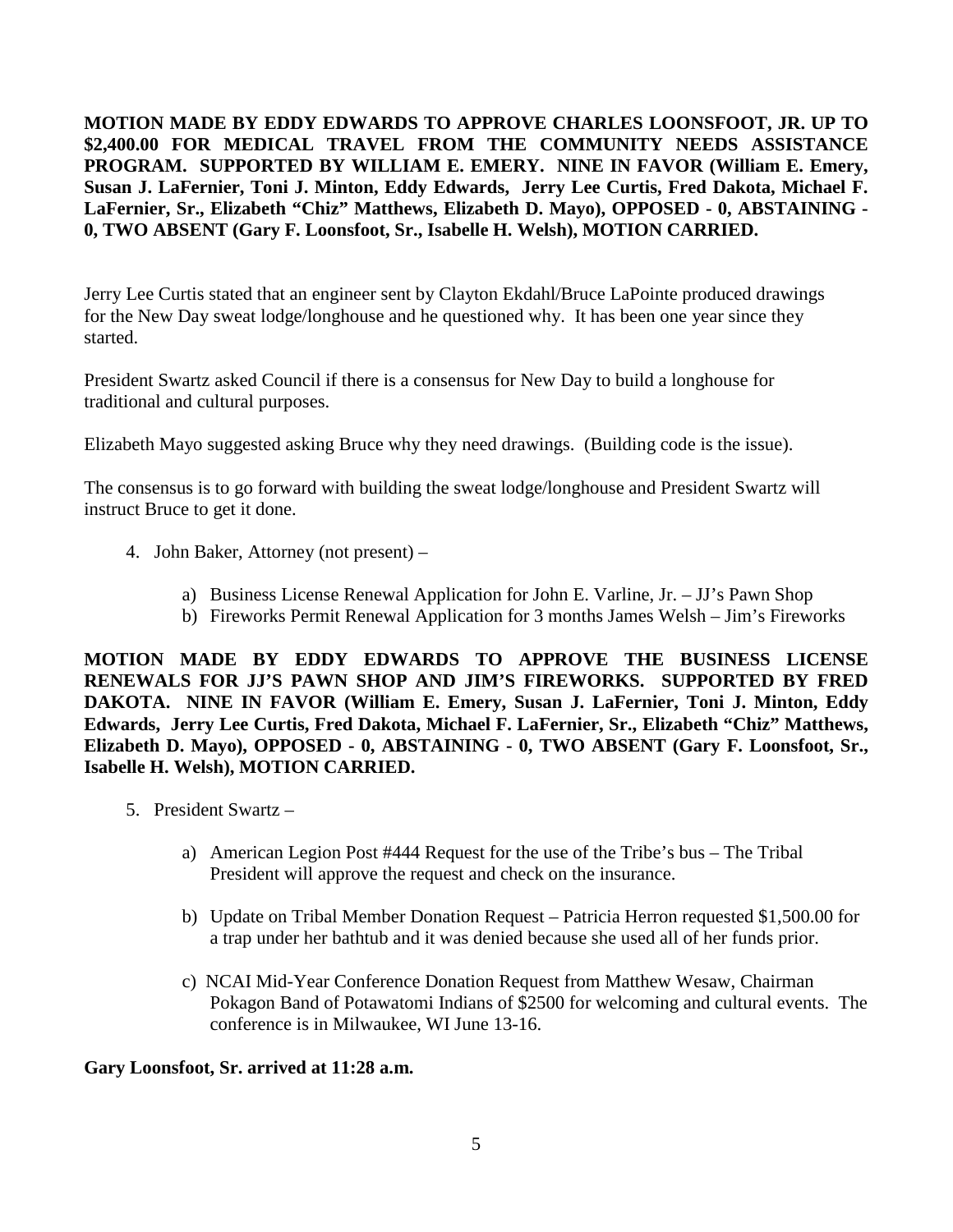**MOTION MADE BY FRED DAKOTA TO DENY THE NCAI CONFERENCE DONATION REQUEST. SUPPORTED BY ELIZABETH D. MAYO. SIX IN FAVOR (William E. Emery, Eddy Edwards, Jerry Lee Curtis, Fred Dakota, Michael F. LaFernier, Sr., Elizabeth D. Mayo), THREE OPPOSED (Susan J. LaFernier, Toni J. Minton, Elizabeth "Chiz" Matthews), ONE ABSTAINING (Gary F. Loonsfoot, Sr.), ONE ABSENT (Isabelle H. Welsh), MOTION CARRIED.**

6. Toni Minton – 20x40 Community Tent Request (2) which cost approximately \$1,000.00 each

**MOTION MADE BY SUSAN J. LAFERNIER TO APPROVE THE PURCHASE OF TWO COMMUNITY TENTS. SUPPORTED BY FRED DAKOTA. EIGHT IN FAVOR (William E. Emery, Susan J. LaFernier, Toni J. Minton, Jerry Lee Curtis, Fred Dakota, Michael F. LaFernier, Sr., Elizabeth "Chiz" Matthews, Elizabeth D. Mayo), TWO OPPOSED (Eddy Edwards, Gary F. Loonsfoot, Sr.), ABSTAINING - 0, ONE ABSENT (Isabelle H. Welsh), MOTION CARRIED.**

7. Jacki Skytta, Casinos Marketing Manager – Tent Rental Contracts with J.K. Rentals, Inc. (2) for the August/September events. Total: \$36,200.60

**MOTION MADE BY FRED DAKOTA TO APPROVE THE J.K. RENTALS CONTRACTS FOR THE TENT RENTALS. SUPPORTED BY ELIZABETH D. MAYO. NINE IN FAVOR (William E. Emery, Susan J. LaFernier, Toni J. Minton, Jerry Lee Curtis, Fred Dakota, Michael F. LaFernier, Sr., Gary F. Loonsfoot, Sr., Elizabeth "Chiz" Matthews, Elizabeth D. Mayo), ONE OPPOSED (Eddy Edwards), ABSTAINING - 0, ONE ABSENT (Isabelle H. Welsh), MOTION CARRIED.**

8. Todd Warner, NRD – Northwest Wisconsin Regional Planning Commission (NWRPC) MOA for Collection and disposal of Household Hazardous Waste and Used Electronics - June 4<sup>th</sup>

**MOTION MADE BY WILLIAM E. EMERY TO APPROVE THE MOA WITH NORTHWEST WISCONSIN REGIONAL PLANNING COMMISSSION FOR THE COLLECTION OF HOUSEHOLD WASTE AND USED ELECTRONICS. SUPPORTED BY SUSAN J. LAFERNIER. TEN IN FAVOR (William E. Emery, Susan J. LaFernier, Toni J. Minton, Eddy Edwards, Jerry Lee Curtis, Fred Dakota, Michael F. LaFernier, Sr., Gary F. Loonsfoot, Sr., Elizabeth "Chiz" Matthews, Elizabeth D. Mayo), OPPOSED - 0, ABSTAINING - 0, ONE ABSENT (Isabelle H. Welsh), MOTION CARRIED.**

#### L. Closed Session:

- 1. John Baker, Attorney (no report)
- 2. President Swartz Tribal Attorney Employment Contract